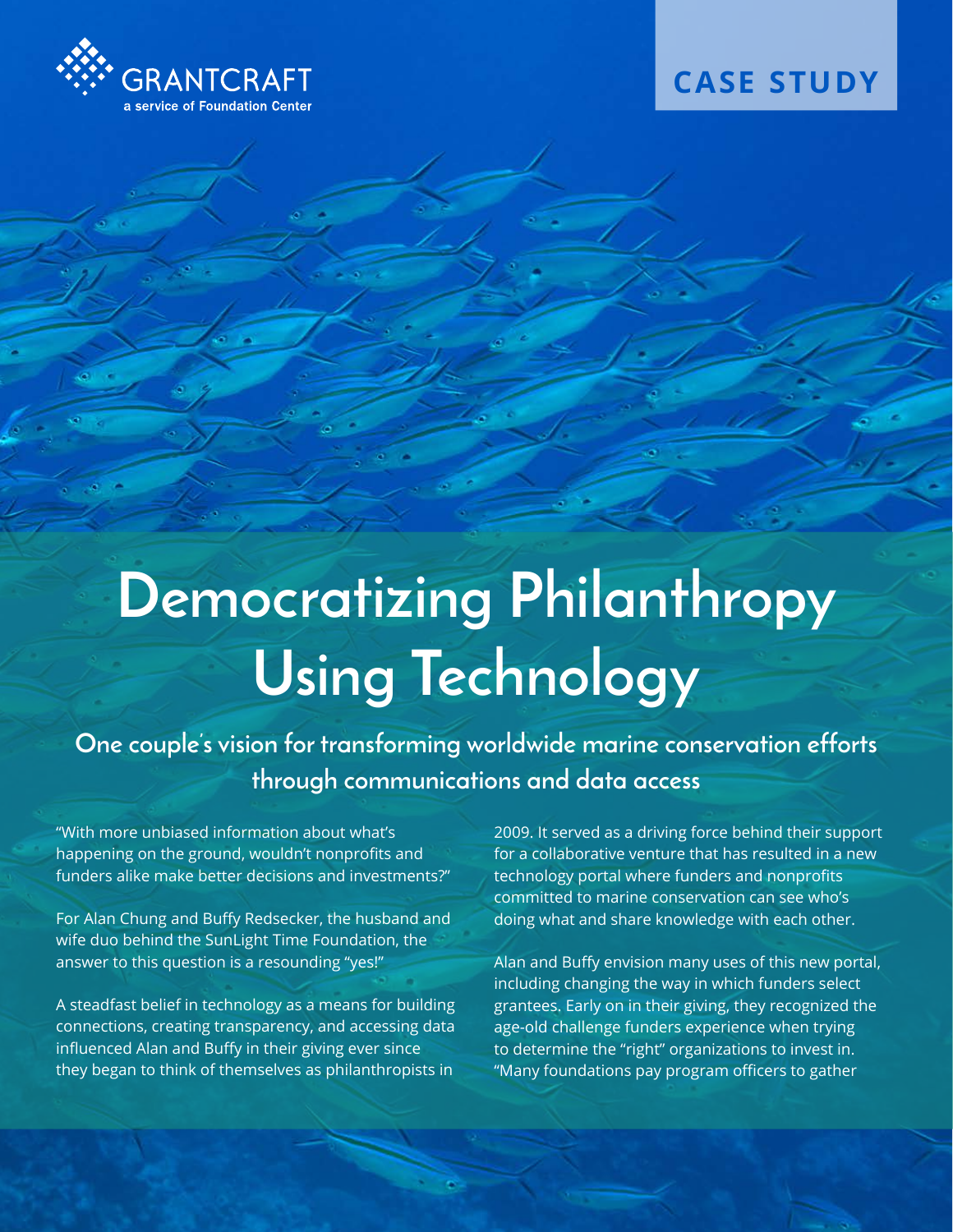information," says Buffy. "But how do we change the fact that philanthropy is often an insiders' club of who knows who about what?"

Indeed, many funders follow a similar process when deciding who and how to fund. Often, donors or foundation staff gather data themselves, or hire a consultant to do it. Sometimes they consult with colleagues about who they know and fund. In some instances, funders meet with those recommended NGOs to hear their sense of who's on the scene, what's important to invest in, and how. Some argue that this process reinforces philanthropy's elitism, whereby only organizations known within that funder's trusted circles make it into the potential grantmaking pool.

As donors whose wealth and expertise come from creating software companies, it's no surprise that Alan and Buffy have turned to innovative technology-based tools to level the playing field for nonprofits and funders. "Our philanthropy supports creative and disruptive approaches to traditional problems with an emphasis on planetary health," says Buffy. "Technology, which is often underutilized in philanthropy,

allows for more open spaces for connectivity. We're inspired by platforms like Wikipedia that can respond in real time and are changeable. We hope this will be a space where all interested parties can interact, share feedback, and build community."

When it comes to ocean funding, Alan and Buffy discovered that they weren't the only funders seeking access to better data. "In 2010, I was at a meeting at National Geographic headquarters with funders, NGOs, and other stakeholders to explore ways to improve marine conservation," says Buffy. "Each group was asked to come up with one thing we needed most. The gathered funders agreed: we need a map to better know and share information about who's working on the ground on ocean issues worldwide."

Long before this meeting, Alan and Buffy started investing in Marine Watch International, a small NGO seeking to create a place to share knowledge and connect ocean conservation efforts around the world. Alexandra Sangmeister founded Marine Watch in 2000 after working with WildAid on a shark finning report. "We were amassing so much data on ocean

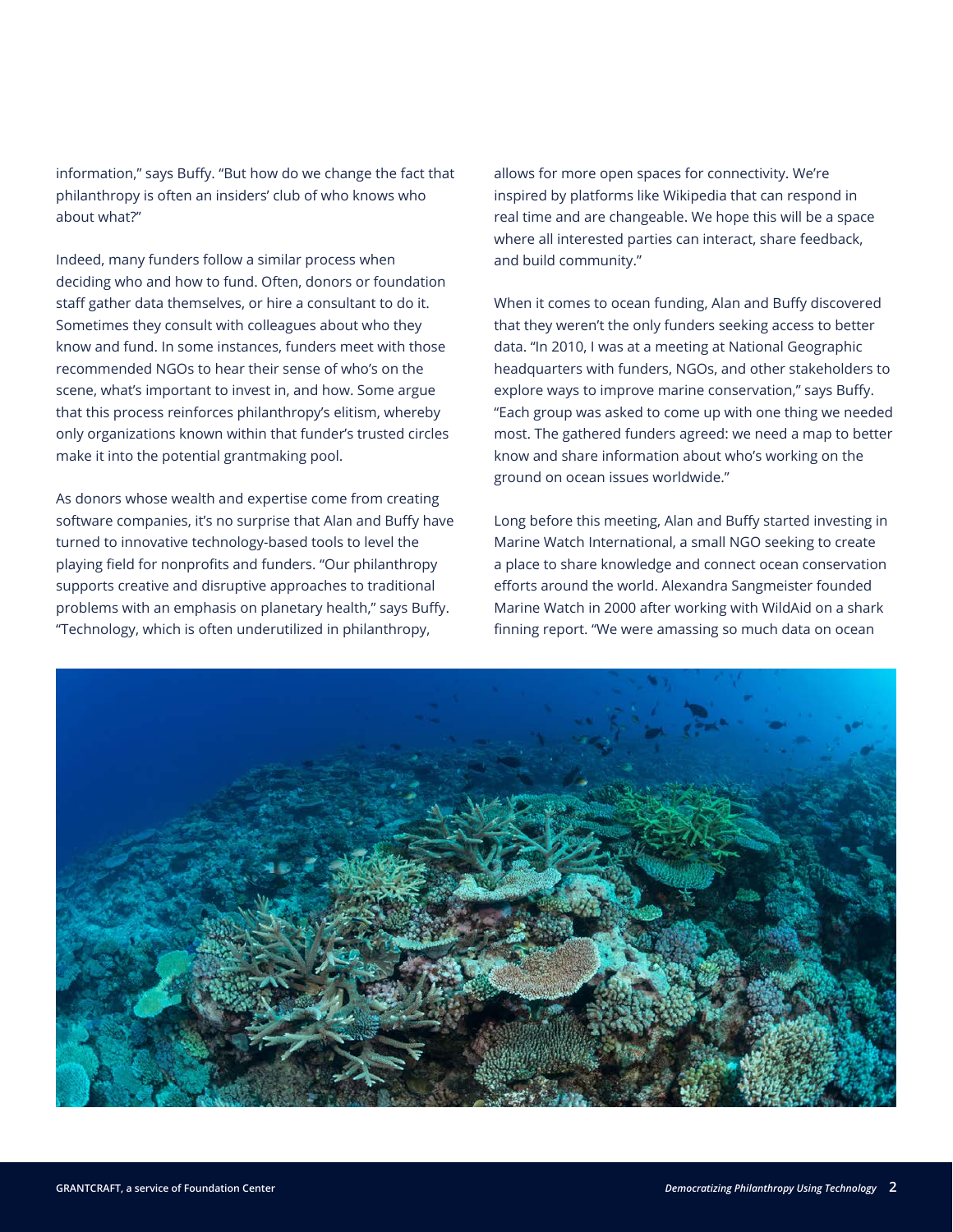#### conservation efforts worldwide," says Alexandra. "I realized there was no place to put the data, nowhere for people to share innovations in the field and collaborate. I wanted to create something that if you only had six months to save the oceans, it could help people mobilize quickly and effectively."

Despite Marine Watch's small size, Alan and Buffy decided to support Alexandra's big vision. Then, over the years, with support from donors like Alan and Buffy who stayed involved, encouraging, sometimes discouraging, and consistently making new introductions, the concept evolved. "Sometimes it takes a one-person operation to have a truly global impact," says Buffy. "Alexandra had a good idea 18 years ago and Alan and I saw how what she was doing could become an innovative solution to a longstanding global challenge."



**"Sometimes it takes a one-person operation to have a truly global impact."**

#### **BUFFY REDSECKER, SUNLIGHT TIME FOUNDATION**

#### **AAAAA**

Since meeting Alexandra, Alan and Buffy have made regular small grants of \$5,000-6,000 to Marine Watch. Their funding has supported Alexandra's capacity to attend international ocean-related conferences and network, as well as computer basics. This support, alongside Salesforce CEO Mark Benioff's in-kind contribution of free licensing use of Salesforce software, enabled her to prototype an interactive database and online community for conservation efforts spanning the globe.

Here's how Marine Watch's efforts will work: "Every NGO can create a profile, chat back and forth, and create groups," says Alexandra. "So if you're going to a conference, you can upload your materials here for everyone to see. Or if you want to

### **The Ocean Portal–Where It's Going**

Foundation Center has partnered with Marine Watch International to build out a dynamic, web-based knowledge portal that tracks ocean conservation efforts around the world. By making a mapping application, knowledge center of research reports, and case studies publicly available with a sophisticated cloud-based platform for engagement on the back end, this web portal can serve as a free resource for everyone interested in saving our oceans. For more information, go to **[FundingtheOcean.org](http://FundingtheOcean.org)**.



know who's working on sea turtles—whether you're working on research, grassroots conservation, or policy work—you can find each other and engage online. And it's free!" Indeed, NGOs large and small can upload information on who they are, where they're working, and what conservation efforts they're undertaking on the back end. Then they can join in the online community to connect with each other privately and securely.

NGOs won't be the only beneficiaries. "Funders and NGOs both need to know who's on the ground," says Alexandra. "That way, it's not just the more well-known, big nonprofits getting several million dollars while grassroots organizations aren't at the table. Conservation efforts benefit when organizations big and small work together and when there's a balance of support to them. That's harder to accomplish if funders don't know who's out there."

After learning about Foundation Center's data, mapping platform, and technology capacity, Alan and Buffy made a grant to them in 2016 to create a publicly-facing knowledge portal: FundingtheOcean.org. Buffy also facilitated connections to networks of marine funders including Oceans 5 and the Consultative Group on Biological Diversity's Marine Conservation Program, which led to additional support for Foundation Center by The Campbell Foundation, the Helmsley Charitable Trust, Oak Foundation, and the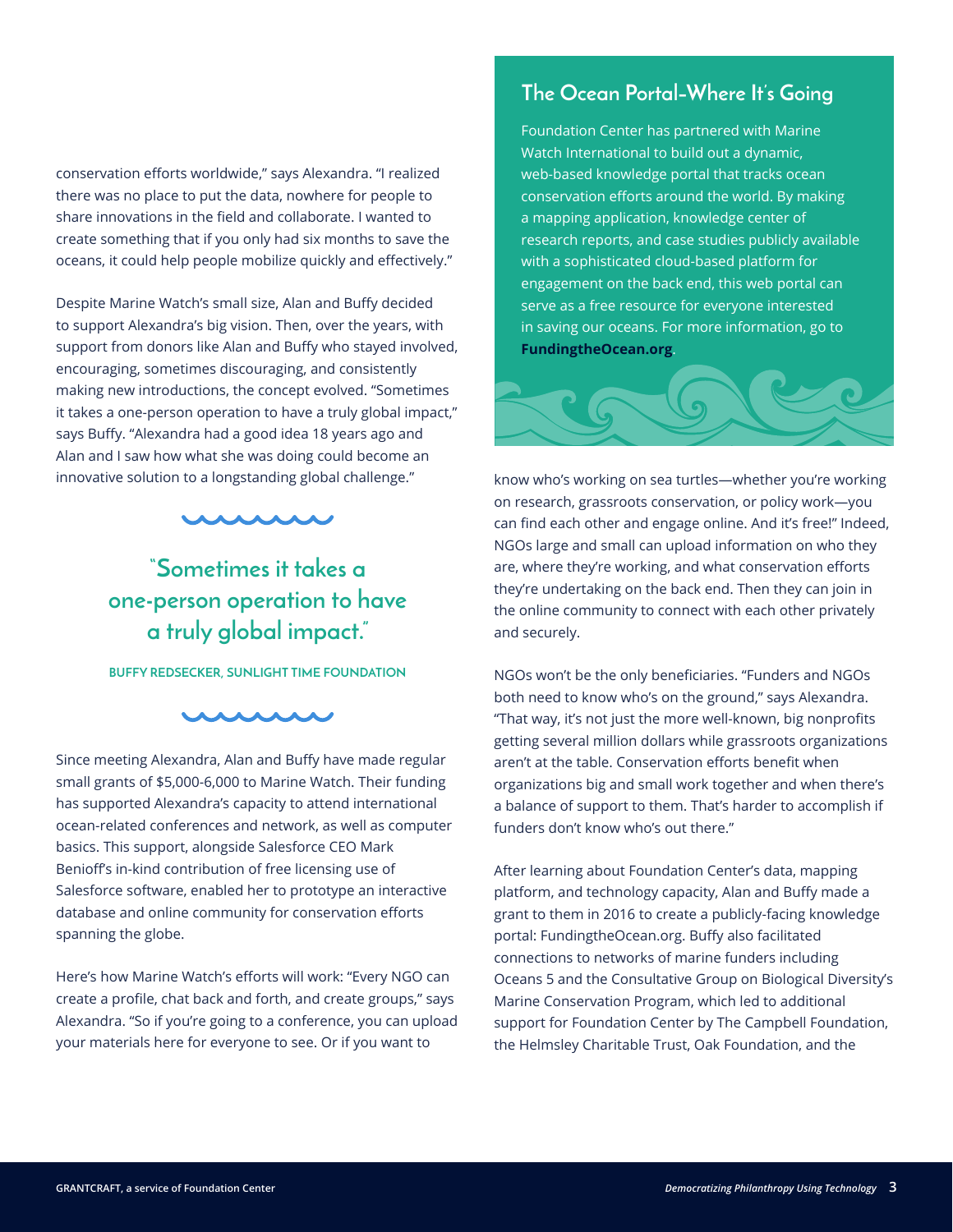

David and Lucile Packard Foundation. Foundation Center has filled the FundingtheOcean.org portal with its data sets, a custom mapping application, and a knowledge center of research reports, case studies, and other resources. They are working closely with Alexandra to link this freely accessible public resource with Marine Watch's cloud-based platform for engagement on the back-end. "This portal has the potential to drastically cut down the time it takes foundations to perform due diligence," says Buffy. "All while increasing foundation transparency about what and how they fund."

Ultimately, democratization is the desired end. This new ocean portal builds on a legacy of innovations—including the printing press, public libraries, and the Internet itself to make knowledge a common resource. While less curated and centralized knowledge sources can affect accuracy and reliability, for many, including Alan and Buffy, the desired end of giving voice and sharing access and power among diverse stakeholders beyond an elite class, prevails. "Our

goal is helping to figure ways to leverage data platforms that become global game changers in the way money moves," says Buffy. "Especially in areas like conservation. We have to step up for the planet. Tools like this empower everybody to know what's happening and get involved."

Alexandra agrees. "Marine Watch's interactive database and online community, now linked to the FundingtheOcean. org portal, allows people like me to get into new spaces and connect with others, including funders, to pursue our big dreams to save the world. Sometimes it's that person with a full-time job but who has the grit to start a small venture and reimagine the way things work."

Already, conversations are underway about how the portal concept can be replicated in entirely different fields. Although Alan and Buffy recognize how things like this can't be built in a day. "Game changers take time. Some take years of thinking about and processing before you can get some altitude on them."